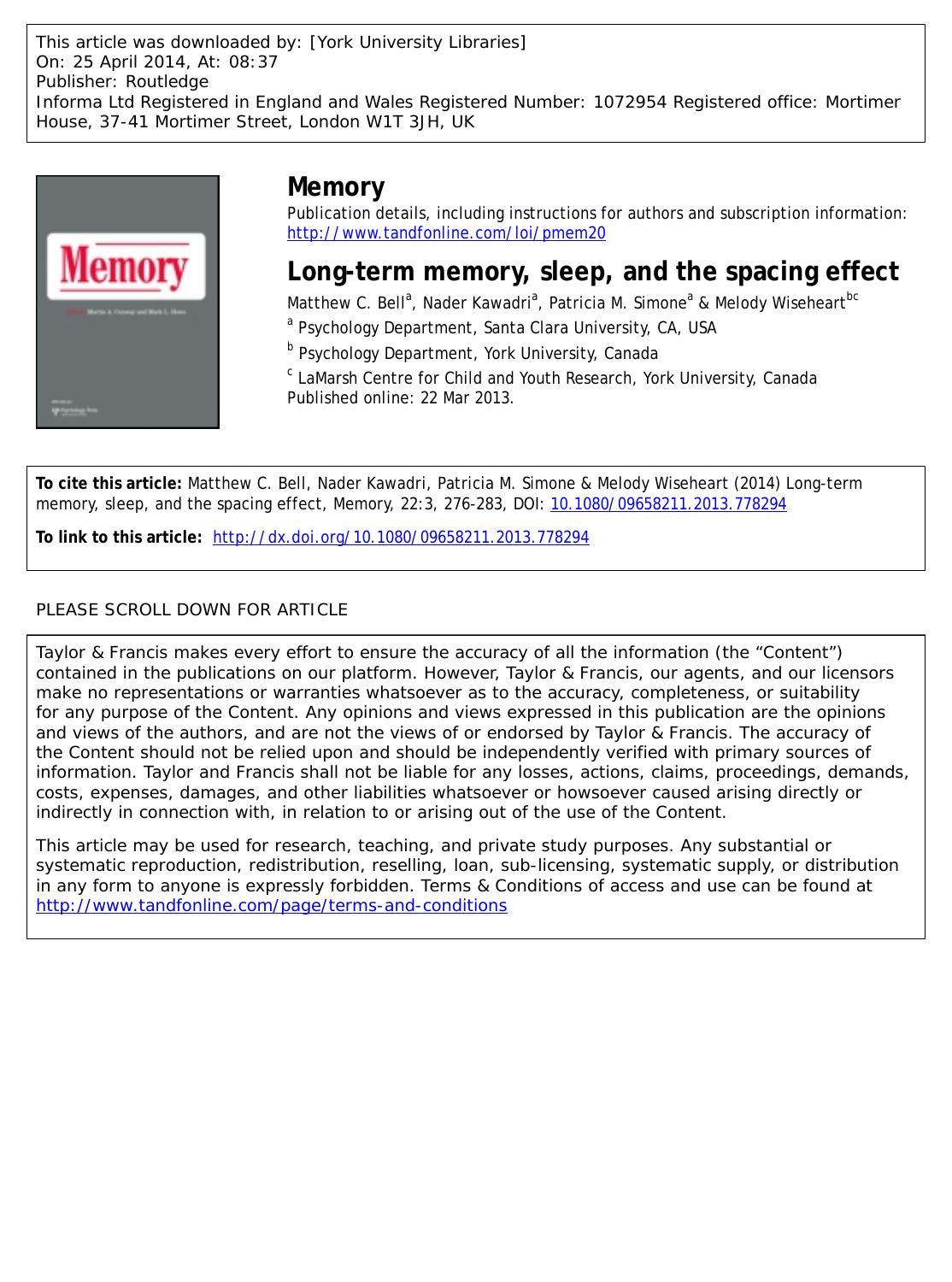## Long-term memory, sleep, and the spacing effect

Matthew C. Bell<sup>1</sup>, Nader Kawadri<sup>1</sup>, Patricia M. Simone<sup>1</sup>, and Melody Wiseheart<sup>2,3</sup>

<sup>1</sup>Psychology Department, Santa Clara University, CA, USA

<sup>2</sup>Psychology Department, York University, Canada

<sup>3</sup>LaMarsh Centre for Child and Youth Research, York University, Canada

Many studies have shown that memory is enhanced when study sessions are spaced apart rather than massed. This spacing effect has been shown to have a lasting benefit to long-term memory when the study phase session follows the encoding session by 24 hours. Using a spacing paradigm we examined the impact of sleep and spacing gaps on long-term declarative memory for Swahili-English word pairs by including four spacing delay gaps (massed, 12 hours same-day, 12 hours overnight, and 24 hours). Results showed that a 12-hour spacing gap that includes sleep promotes long-term memory retention similar to the 24-hour gap. The findings support the importance of sleep to the long-term benefit of the spacing effect.

Keywords: Memory; Spacing effect; Sleep.

The finding that memory is enhanced when study sessions are spaced apart rather than massed is widely documented as the spacing effect (e.g., Benjamin, [2011](#page-7-0)). This effect can be seen within a single session when to-be-remembered items are separated by interleaving items rather than being presented all at once (e.g., Glenberg, [1976\)](#page-7-0). Additionally, the spacing effect has been shown to have a lasting benefit over many days when the second study session follows the initial session by 24 hours. This 1-day gap between learning and recall has repeatedly been shown to lead to better remembering than a gap less than 1 day when tested for recall following educationally meaningful delays (see Cepeda, Pashler, Vul, Wixted, & Rohourser, [2006](#page-7-0), for a review).

For example, a study by Cepeda et al. [\(2009](#page-7-0)) found that participants who learned Swahili translations (word pairs) and then waited 24 hours before restudying the word pairs remembered more words at the cued recall 10 days later, compared to those who restudied right away. Thus we know that a short  $(\sim 15 \text{ minute})$  gap is less effective than a 24-hour gap. However, neither this study nor other studies in the literature have examined relearning gaps between 3 hours and less than a day (Cepeda et al., [2006](#page-7-0)), leaving open the question of whether partial-day intervals are sufficient to produce maximal spacing effect benefits for retention intervals about a week long. Thus we know little about the potential benefits from multi-hour within-day spacing or about the effects of sleep on spacing independent from temporal effects per se. A study with gaps of about 12 hours could function to clarify effects of time and sleep as contributors to the 1-day gap benefit; it would help to determine if time, sleep, or a combination of these factors contributes to spacing effect benefits.

One theory that explains the memorial benefit to spaced learning episodes is the contextual variability theory (Estes, [1955](#page-7-0); Glenberg, [1979\)](#page-7-0),

Address correspondence to: Matthew C. Bell, Psychology Department, Santa Clara University, 500 El Camino Real, Santa Clara CA 95050, USA. E-mail: [mbell@scu.edu](mailto:mbell@scu.edu)

This work was supported by an internal research grant (Thomas Terry) awarded to PS and MB at SCU. Thanks to Laura Preuss, Julia Papanek, Jacob Teeny, Jessica Zigterman, and Katherine Bercovitz for their considerable assistance in data collection. The order of authors is alphabetical.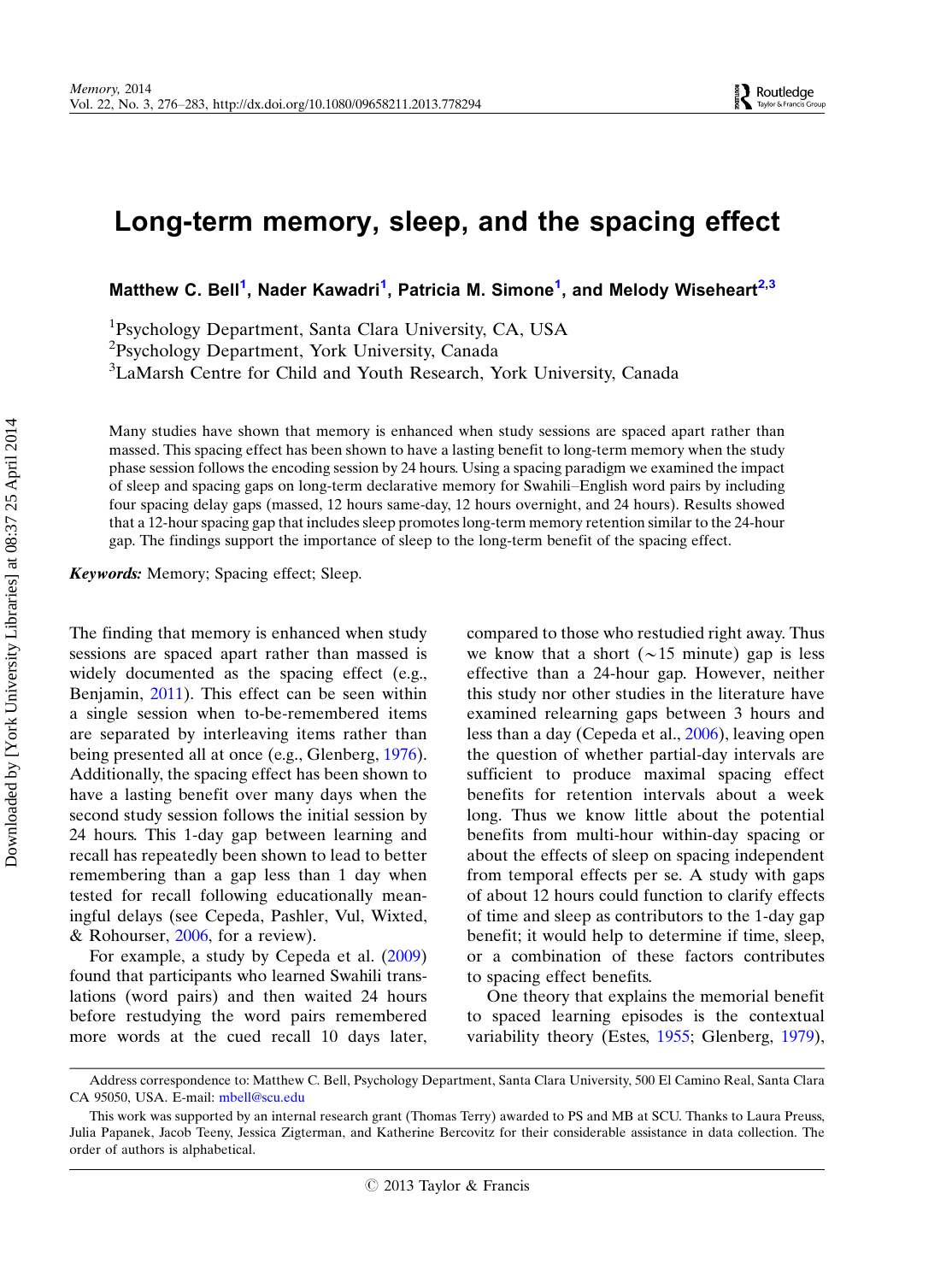which suggests that internal and external retrieval cues—such as current mood, objects in the environment, and other items that are being learned in the same study session—are associated with items as they are learned. These cues constantly fluctuate over time and will differ if studying takes place in multiple locations or different moods are induced. Temporal separation between learning episodes increases the likelihood that contextual cues associated with a given item will differ, as relatively closely spaced learning sessions will have more cues in common. To the degree that the cues associated with an item during learning match the cues available during test match, recall will increase. Empirical and modelling data predict the level of final test retention based on a complex function of learning episode gap and retention interval between the final learning episode and the test session, with longer learning episode gaps needed as retention interval increases (Cepeda, Vul, Rohrer, Wixted, & Pashler, [2008;](#page-7-0) Mozer, Pashler, Cepeda, Lindsey, & Vul, [2009\)](#page-7-0). However, if too much time exists between learning episodes, and retention interval is relatively small, performance will decline because cues from the last learning episode contribute more heavily to the probability of successful retrieval.

Study-phase retrieval theory (Hintzman, Summers, & Block, [1975;](#page-7-0) Murray, 1983; Thios & D'Agostino, [1976\)](#page-8-0), in contrast, states that a moderate level of retrieval difficulty during the restudy phase is required for the spacing benefit. If retrieval is immediate, as in massed conditions, participants will successfully retrieve the material, but the memory trace will not be strengthened due to degree of similarity between the first encoding session and subsequent recall session. In this case little effort is needed to retrieve the item from memory and as a result little reconsolidation of the memory trace will take place. As familiarity with the material declines, such as through spaced retrieval, greater strengthening occurs, because the memory trace requires modification as a result of retrieval difficulty. If retrieval does not occur because too much time has passed since the previous learning episode, no reconsolidation will take place and final test performance will decline. Both the contextual variability and study-phase retrieval theories emphasise the importance of the timing of the second session: if it is too soon or delayed too long, long-term memory will suffer.

As the 24-hour spacing gap includes a sleep episode, the 1-day spacing benefit may be due to an advantageous effect of sleep on memory (e.g., Aly & Moscovitch, [2010;](#page-7-0) Ekstrand, [1967;](#page-7-0) Saletin, Goldstein, & Walker, [2011](#page-7-0)). The exact mechanism by which sleep improves memory is debated (Walker & Stickgold, [2004](#page-8-0)). Wixted [\(2004](#page-8-0)), for example, suggested that the benefit of sleep is an increase in memory consolidation as a result of reduced interference because of the sleep episode. Wixted argues that forgetting is largely the result of proactive and retroactive interference and time spent awake is filled with a variety of activities and experiences that prohibit or delay memory consolidation. In this regard sleep is a period of time essentially free of those activities and experiences, allowing memory consolidation (e.g., Diekelmann & Born, [2010\)](#page-7-0). However, the issue is more complicated than presence or absence of sleep. For example, it has been demonstrated that different aspects of sleep improve some types of memory: 3 hours of early sleep including significant periods of slow-wavesleep improves verbal memory, while the same amount of sleep later in the night, including REM sleep, does not (e.g., Ekstrand, [1967;](#page-7-0) Fowler, Sullivan, & Ekstrand, [1973](#page-7-0), Plihal & Born, [1997\)](#page-7-0). Therefore verbal memory appears to be improved following a night's sleep due to the role of slow-wave-sleep in memory consolidation.

In summary, many studies have found a beneficial effect of sleep on memory (e.g., Ellenbogen, Hulbeter, Stickgold, Dinges, & Thompson-Schill, [2006;](#page-7-0) Payne et al., [2012](#page-7-0); Takashima et al., [2006](#page-8-0)) and the results suggest that sleep may improve memory due to decreased interference or to some biological processes involved in memory consolidation during sleep. A critical difference between studies that examine the role of sleep on memory and spacing studies that examine the role of time on memory is the inclusion of an additional test presented at a later time in spacing studies to determine the impact of the spacing gap on longterm retention of those items. Therefore the extent to which sleep is a contributing factor of the long-term benefit associated with the spacing effect is not known.

The objective of the present study was to investigate the contribution of sleep during a spacing gap on long-term retention. Participants were trained to 100% performance at an initial encoding session on unrelated word pairs either in the morning or at night and then, in the same room, they restudied the word pairs either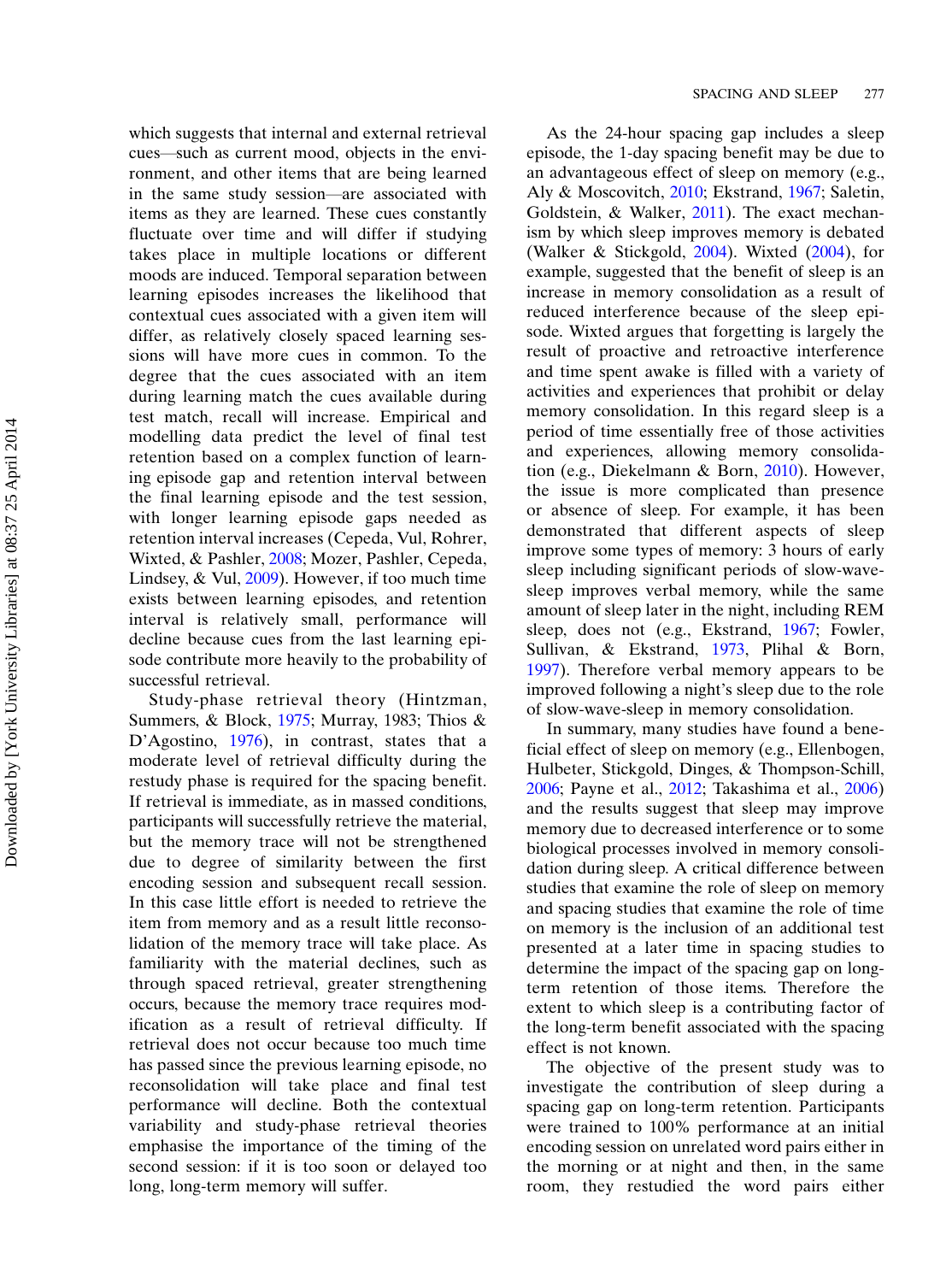immediately (massed) or after a delay (either 12 or 24 hours). The 12-hour delay either included a night sleep (12 hours overnight) or did not (12 hours same day). In all groups a cued recall test was given approximately 10 days following the restudy session.

This spacing study involved four delay groups: massed, 12 hours same day, 12 hours overnight, and 24 hours. The two 12-hour delay groups held the absolute temporal delay constant and differed as to whether or not sleep occurred. This manipulation investigated whether the effect of absolute time between study sessions is critical for the spacing effect, independent from sleep-related effects, or if sleep plays an essential role in the spacing effect with a long gap and retention interval. Comparing the performance of the two 12-hour groups to the performance of massed and 24 hours spaced groups should determine the relative contribution of sleep to the long-term memory benefit of spacing. To the degree that cues differ after a sleep episode, contextual variability theory predicts increased retention in the 12 hours overnight and 24 hours conditions. To the degree that sleep increases retrieval difficulty, study-phase retrieval predicts the same pattern of increased retention as contextual variability.

#### METHOD

#### **Participants**

Participants were recruited from the participant pool at Santa Clara University and earned partial course credit for taking part. A total of 141 people participated (28% males) with an average age of 19.3 years ( $SD = 1.1$ ). Participants were randomly assigned to one of four different conditions: massed (the study session occurred immediately following the training session), 12 hours spaced (the study session occurred 12 hours later, either same day or overnight), or 24 hours. There were 37 participants in the massed, 33 in the 12 hours same day, 36 in the 12 hours overnight and 35 in 24 hours conditions.

#### Materials and procedure

Participants learned 20 Swahili-English word pairs of varying parts of speech (similar to Cepeda et al., [2009,](#page-7-0) Experiment 1). For any given participant, encoding and restudy sessions were completed individually in the same room and on the same computer. The long-term memory test session was either completed online (using the Angel course management system) or in the lab. The 12 hours same day participants completed the encoding session at 9 am and restudy session at 9 pm. The 12 hours overnight participants completed the encoding session at 9 pm and had their restudy session at 9 am the next day. For the other groups encoding and restudy sessions were completed at convenient times on consecutive days (24 hours) or all at once (massed). Thus we have a group who learned and restudied the words in the morning and night (12 hours same day), in the night and the following morning (12 hours overnight), and at various times throughout one day (massed) or two (24 hours). Participants in the overnight conditions (12 and 24 hours) reported having had a regular night's sleep during the delay between the encoding and restudy sessions. Time of day of recall of the final long-term memory test (10 days later) was not controlled for any group, although most participants completed the tests between 9 am and 9 pm  $(M=2:45 \text{ pm}, SD=5.5$ hours) and there was no difference in time of day by condition, thus any confounding effects associated with time of completion of the final test are constant across groups.

The encoding session first presented the 20 Swahili-English word pairs in random order. Word pairs appeared in black all-caps text on a grey background for 7 seconds. Immediately following the first presentation of the 20 word pairs, Swahili words were presented alone one at a time directly above a text field where participants could type the English translation. Word order was randomised (each Swahili word in the list of 20 was presented once without replacement). After entering a response, participants pressed the ''Enter'' key, received corrective feedback if needed, and then advanced to the next word in the list. The program cycled through all Swahili words until a participant correctly translated the Swahili word twice. After the second correct translation that Swahili word did not appear again in the encoding session. Thus only Swahili words that participants had not responded to correctly twice continued to be presented. The encoding session ended when all 20 Swahili words were correctly translated twice.

Participants completed the restudy session either immediately following the encoding session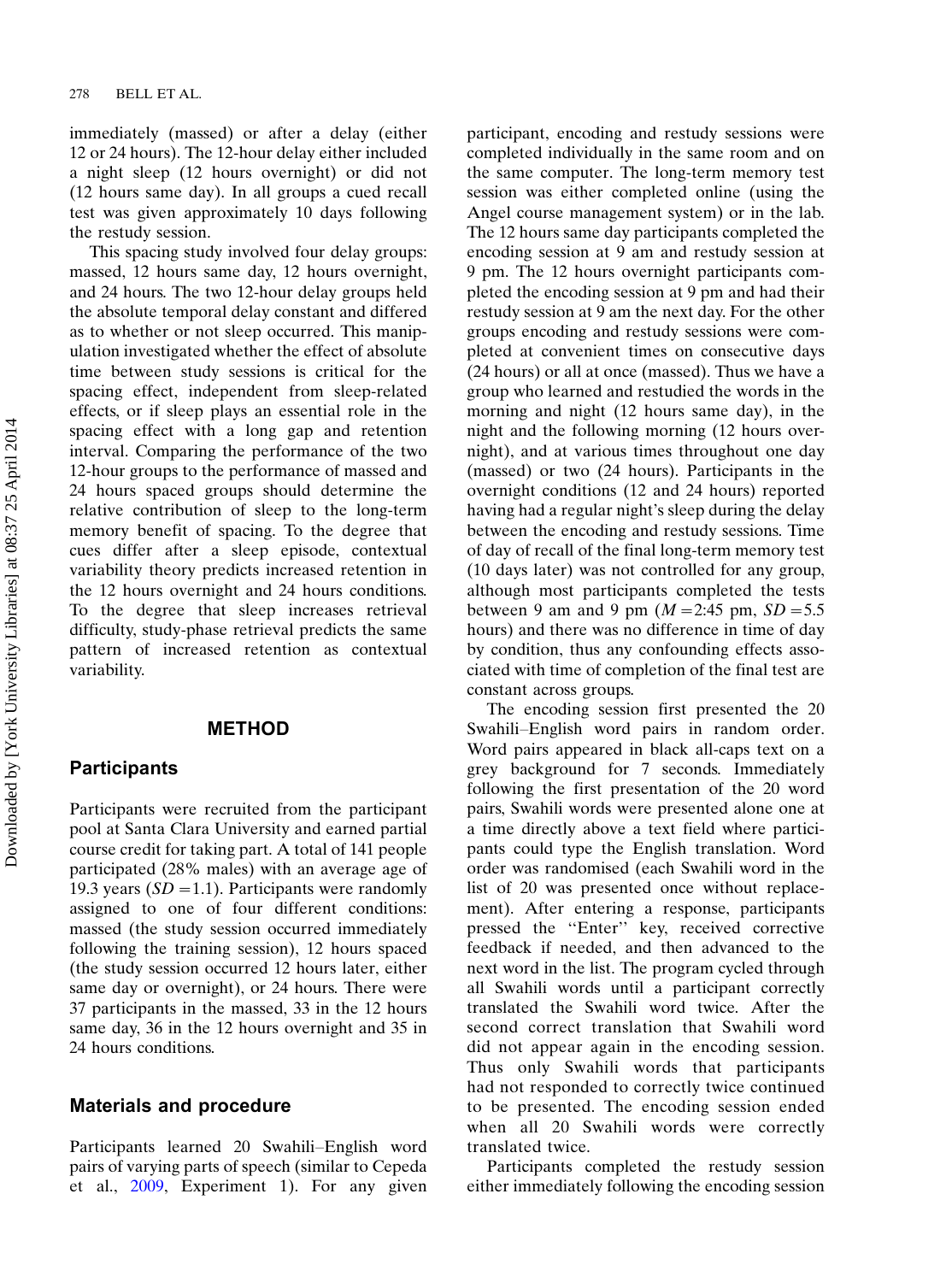(massed condition) or 12 or 24 hours later (spaced conditions). The restudy session was a cued recall test with corrective feedback where the Swahili prompt was presented two times. Each Swahili word was displayed directly above a text field where participants could type a response. If the correct response was entered, ''Correct'' (in green text) flashed on the screen below the word pair and the word pair was displayed for 5 seconds. If participants skipped a word or entered an incorrect response, ''Wrong'' appeared briefly (in red text) followed by the correct word pair (displayed for 5 seconds). The restudy session presented the 20-word pair list twice, with the list randomised each time (i.e., all 20 word pairs were presented once, in random order, followed by a second presentation, again in randomised order).

The long-term memory test session was completed by some participants using Angel course management software (i.e., participants completed the final test from any computer); others completed the task in the lab approximately 10 days following the practice session. Because we found no difference in test performance between these two groups, this feature of the study will not be considered further. Each Swahili word was displayed directly above a text field in which participants could type a response (no feedback was provided). This session ended after the entire list was presented once.

#### RESULTS

#### Encoding phase

Because of the possible time of day confound in this study, with some participants learning the word pairs in the morning and others at night, we evaluated whether or not there were differences in the initial encoding session that may have affected restudy phase and later test phase performance. We found no difference in number of trials to reach criterion,  $F(3, 137) = 2.1$ ,  $p =$ .11, with all participants requiring on average 82 trials to reach criterion (massed,  $M=78.9$ ,  $SD = 22.4$ , 12 hours same day,  $M = 86.1$ ,  $SD =$ 20.6, 12 hours overnight,  $M = 87.8$ ,  $SD = 24.0$ , 24 hours,  $M = 76.0$ ,  $SD = 25.5$ ). Like other studies (e.g., Payne et al., [2012](#page-7-0)), we did not find any differences in encoding phase performance based on when the learning occurred.

#### Restudy phase

Although our primary interest is in final test performance, we also expected to find that experimental condition would affect performance in the restudy phase of the experiment, as this component of the study is similar in design to many overnight studies (e.g., Cairney, Durrant, Musgrove, & Lewis, [2011;](#page-7-0) Payne et al., [2012\)](#page-7-0). The key data from the restudy phase were the percentage of items recalled correctly to the Swahili word prompts. The restudy phase session involved two sequential presentations of the word list with feedback (corrective if they got it wrong) given after each response. In other words, the word list was presented once with feedback and then immediately presented a second time, also with feedback.

Although not of primary interest for the present study, we evaluated performance, measured as percent correct (number correct divided by 20), on the first presentation of the word list for the two 12-hour groups to determine whether performance differed when time was constant and found a significant recall advantage in the overnight condition,  $t(67) = 2.97$ ,  $p = 0.004$ . If the 12-hour period included a night sleep participants remembered 85.5% of the words  $(SD=12.6\%)$ , while same day participants recalled only 73.5% of the words  $(SD=20.5\%)$ . This finding is similar to other sleep studies showing a memory benefit following a night's sleep. Whether or not this initial benefit to memory in the sleepers or the retrieval difficulty in the same day participants leads to long-term retention is the focus of the final analysis. No further analyses were conducted to compare the remaining groups because interpreting any differences at this stage of the study beyond the comparison of the two 12-hour groups is beyond the scope of the present study, as it does not address the trade-off between immediacy of presentation (in the massed condition) and sleep (in the overnight conditions) in a way that would allow for meaningful interpretation of the second session performance.

The critical issue for our purposes was performance in the second portion of the restudy session (i.e., the second presentation of the 20 word pairs). There we found no significant condition effect during the second restudy phase,  $F(3, 137) = 1.60, p = 0.20$ . In other words, performance was high  $(M=92.2\% , SD=11.0)$  and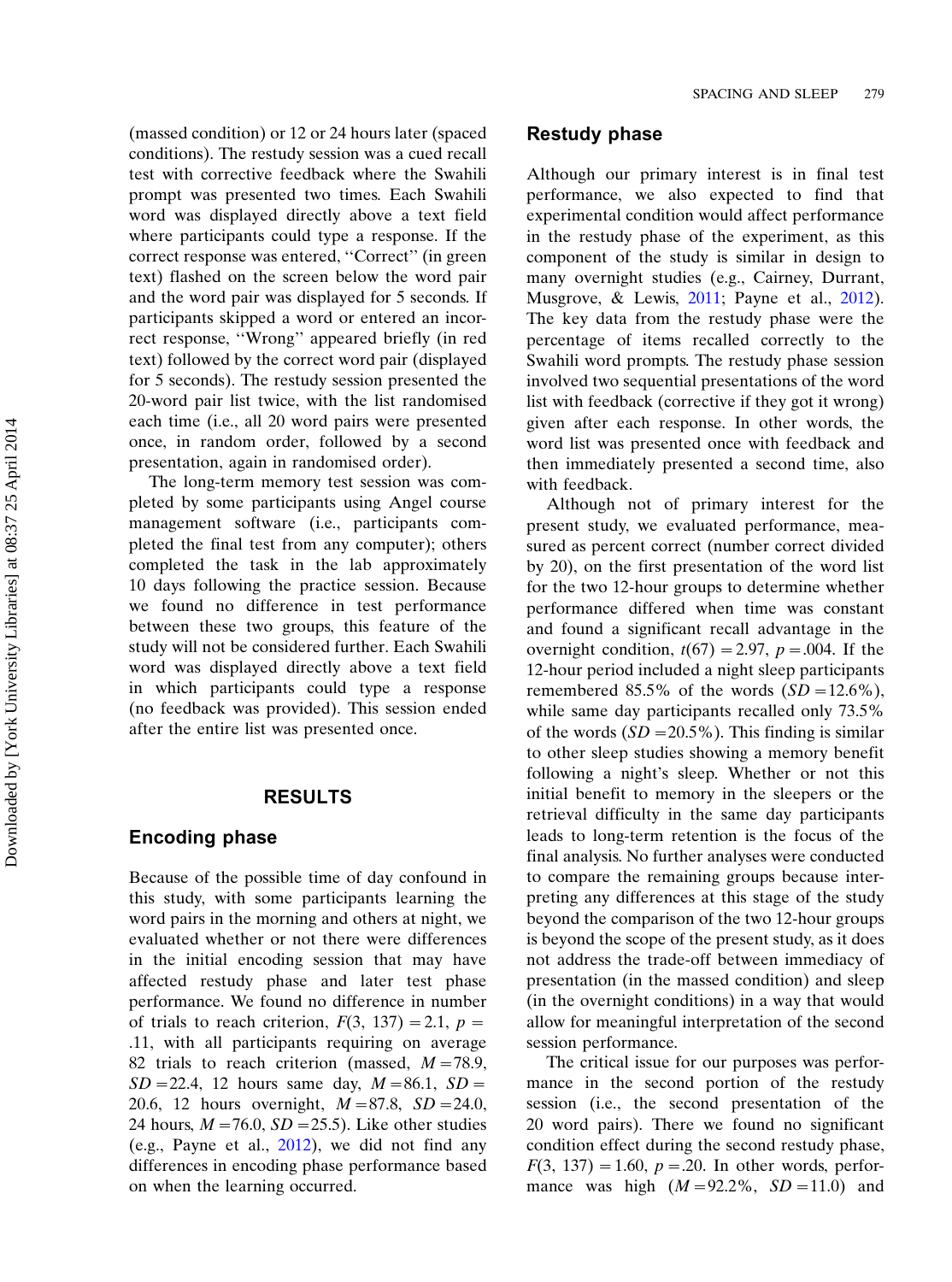

Figure 1. Overall percent correct  $(\pm SEM)$  for each delay shown for the long-term memory test.

equal during the second presentation of the Swahili word prompts in the restudy session.

#### Long-term memory test

Our primary goal was the effect of various spacing intervals and sleep on long-term memory performance. Thus we examined the effect of study episode spacing on long-term retention of word pairs (Figure 1). The percentage of correct responses in the (10-day-later) long-term memory test was analysed using a one-way ANOVA with condition (massed, 12 hours same day, 12 hours overnight, and 24 hours) as the between-participants factor. There was a significant effect of condition,  $F(3, 137) = 7.5$ ,  $p = .000$ ,  $\eta_p^2 = 0.14$ . Five a priori planned comparisons followed. First we compared performance between massed and 24 hours, showing a significant increase in performance of  $M=23.3\%$  for the 24 hours condition,  $t(70) = 4.7$ ,  $p = 0.000$ . Second, we compared performance in the massed condition with each of the 12-hour conditions. There was no significant difference between the massed condition and the 12 hours same day condition,  $t(68) = 1.3$ ,  $p = .19$ , but there was a significant difference of  $M =$ 14.3% between the massed condition and the 12 hours overnight condition,  $t(37) = 2.8$ ,  $p = .007$ . Next we compared performance in the 24 hours spaced condition with each of the 12-hour conditions. There was a significant difference of  $M =$ 16.3% between the 24 hours spaced condition and the 12 hours same day,  $t(66) = 3.2$ ,  $p = .002$ condition, and there was no significant difference

between the 24 hours spaced condition and the 12 hours overnight condition,  $t(69) = 1.76$ ,  $p = 0.08$ . Overall, the analyses show we successfully replicated Cepeda et al. ([2009\)](#page-7-0) by finding a significant improvement in long-term memory following a study session spaced 24 hours compared to immediately after encoding. The 24 hours group performed better than the 12 hours same day group but not differently from the 12 hours overnight group, and both overnight groups remembered more words than those in the massed condition, suggesting that the sleep episode was beneficial to long-term memory. Interestingly, however, the 12 hours overnight condition advantage over 12 hours same day did not reach significance,  $t(67) = 1.3$ ,  $p = .19$ , which suggests that sleep only partially accounts for the benefit of spacing and absolute delay may also be an important factor. Both sleep and time were needed to obtain a significant spacing effect; neither sleep nor time alone was sufficient to reach significance, while all conditions that combined sleep and time effects reached significance.

#### **DISCUSSION**

We found superior long-term memory performance when the gap between encoding and restudy sessions included a night's sleep, suggesting that the sleep episode contributes to the memorial benefit of the temporal separation of study sessions in spacing paradigms. Additionally, the differences in performance (possibly a function of retrieval difficulty) during the first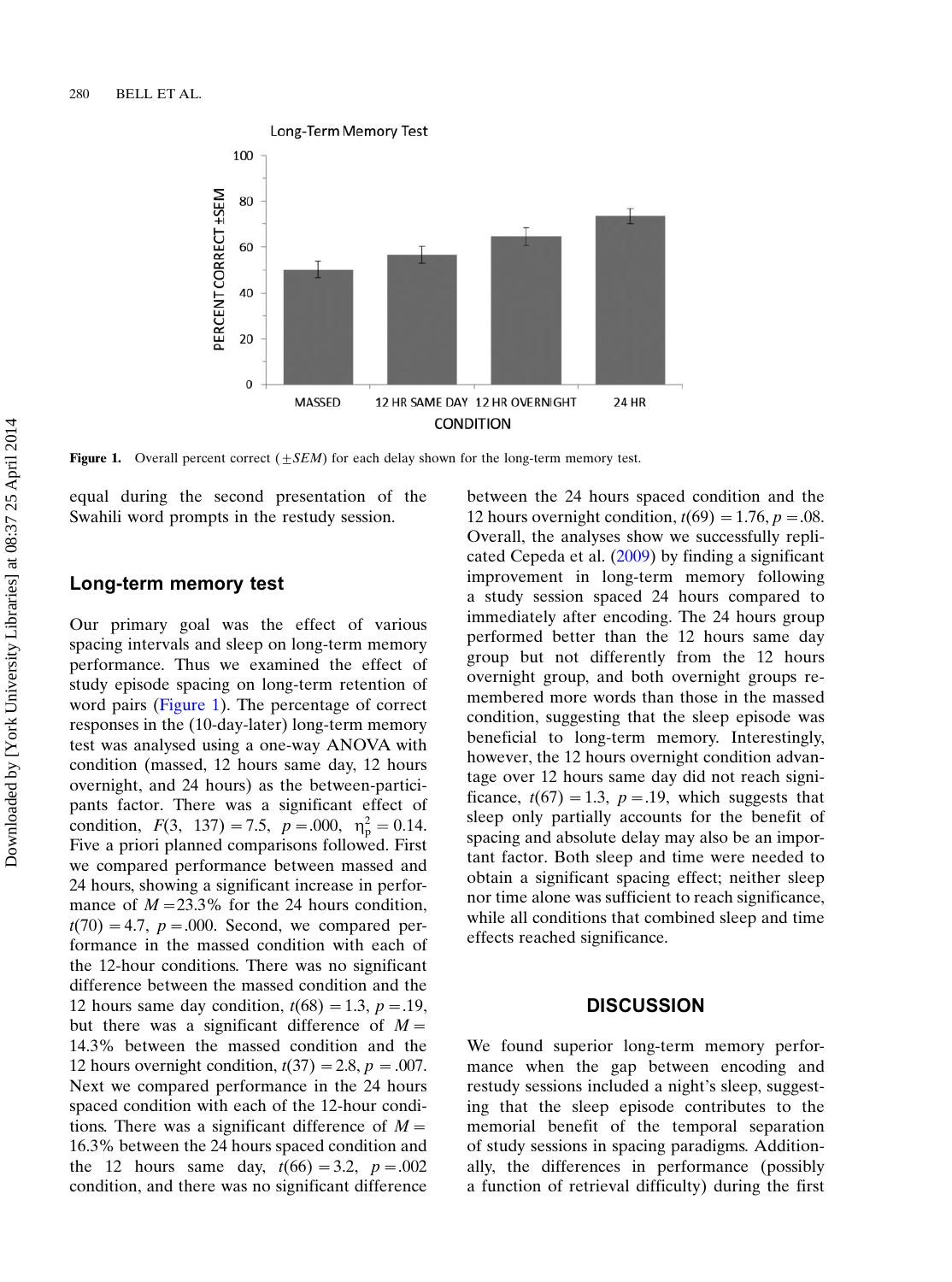presentation during the restudy phase between the 12 hours same day and 12 hours overnight participants did not result in superior long-term memory. Thus a combination of sleep and contextual variability factors from the passage of time appear to contribute to multi-day spacing effect benefits.

This study shows that an episode of sleep during the lag between encoding and restudying improves memory performance over a long-term delay. We evaluated the effect of massed, 12 hours same day, 12 hours overnight, and 24 hours spacing delays on memory and found that a sleep episode prior to the restudy session improved long-term recall. Similar to other studies reporting a stabilising effect of sleep on declarative memory (e.g., Payne et al., [2012\)](#page-7-0) we extend those findings, demonstrating the benefit of a sleep episode prior to a restudy phase on long-term retention. Sleepers had superior long-term memory compared to those in the massed condition.

A unique contribution of this study was the long-term retention component following the second study session. We found that long-term memory performance was best when the gap in study sessions followed a night's sleep when compared to massing of encoding and restudy sessions. We examined memory performance at two intervals: once during the restudy phase (massed, 12 hours with or without a sleep episode, and 24 hours), and once 10 days later. Similar to the finding by Payne et al. ([2012\)](#page-7-0) of increased interference during the period of wakefulness, the 12-hours gap between encoding and first retrieval during the restudy phase had a negative impact on memory only when those 12 hours were spent awake. With delay constant (12 hours), retrieval in the restudy phase was more successful following a night's sleep, which could be explained by the role of sleep in memory consolidation. One interesting question, not addressed by our study, is what effect a nap would have on the same day deficit seen in the first retrieval in the restudy phase.

An alternative interpretation is that restudyphase recall was better in the morning (overnight group) compared to at night (same day group), which might have to do with circadian rhythms and memory formation and retrieval. This conclusion seems unlikely given other studies have shown no time of day effect on memory (e.g., Payne et al., [2012\)](#page-7-0) and we found no effect of time of day on initial encoding. Additionally, by

the end of the restudy phase all participants remembered the same number of words. Therefore a time of day confound is not likely responsible for our findings that the overnight groups had superior memory for the non-related word pairs 10 days later.

Memory consolidation during sleep might have increased the benefit of the successful retrieval in the restudy session, which further strengthened the memory given that both overnight groups (12 and 24 hours) performed better than the massed condition at test, and the 12 hours sameday participants, who did not recall as many words during the restudy phase, did no better than the massed group at test. It could be argued that retrieval for the same day group was too difficult, resulting in poorer performance during the test. Another potential issue is that the second session provided two presentations, both with feedback, during the restudy session. This may have diminished some of the differences on the long-term memory test for the two 12-hour groups.

If memory consolidation is responsible for the benefit in spacing, then it follows that strengthening of the initial encoding session is essential to the spacing benefit and sleep may provide the mechanism for consolidation. However, Bjork and Allen ([1970](#page-7-0)) varied interference during the delay by manipulating the difficulty of a task to be completed during the gap between encoding and retrieval of a memory. They used gaps of seconds (not hours, as in this study) and found that when the task between encoding and restudy was difficult, memory of the event was superior. They concluded that encoding during the restudy phase is critical to the spacing effect rather than consolidation following the encoding phase. One could consider the 12 hours conditions in our task as being an easy (overnight) and difficult (same day) manipulation during the gap between encoding and restudy. However, long-term memory recall was not different between participants in these two conditions, possibly due to two presentations of the words during the restudy phase with allowed participants in both conditions to relearn the words.

Similarly, in contrast to the memory consolidation account of sleep, Cairney et al. [\(2011](#page-7-0)) recently reported data suggesting that a night's sleep might lead to changing of contextual cues, resulting in contextual variability following a night's sleep. Therefore both time and sleep may cause contextual variability resulting in superior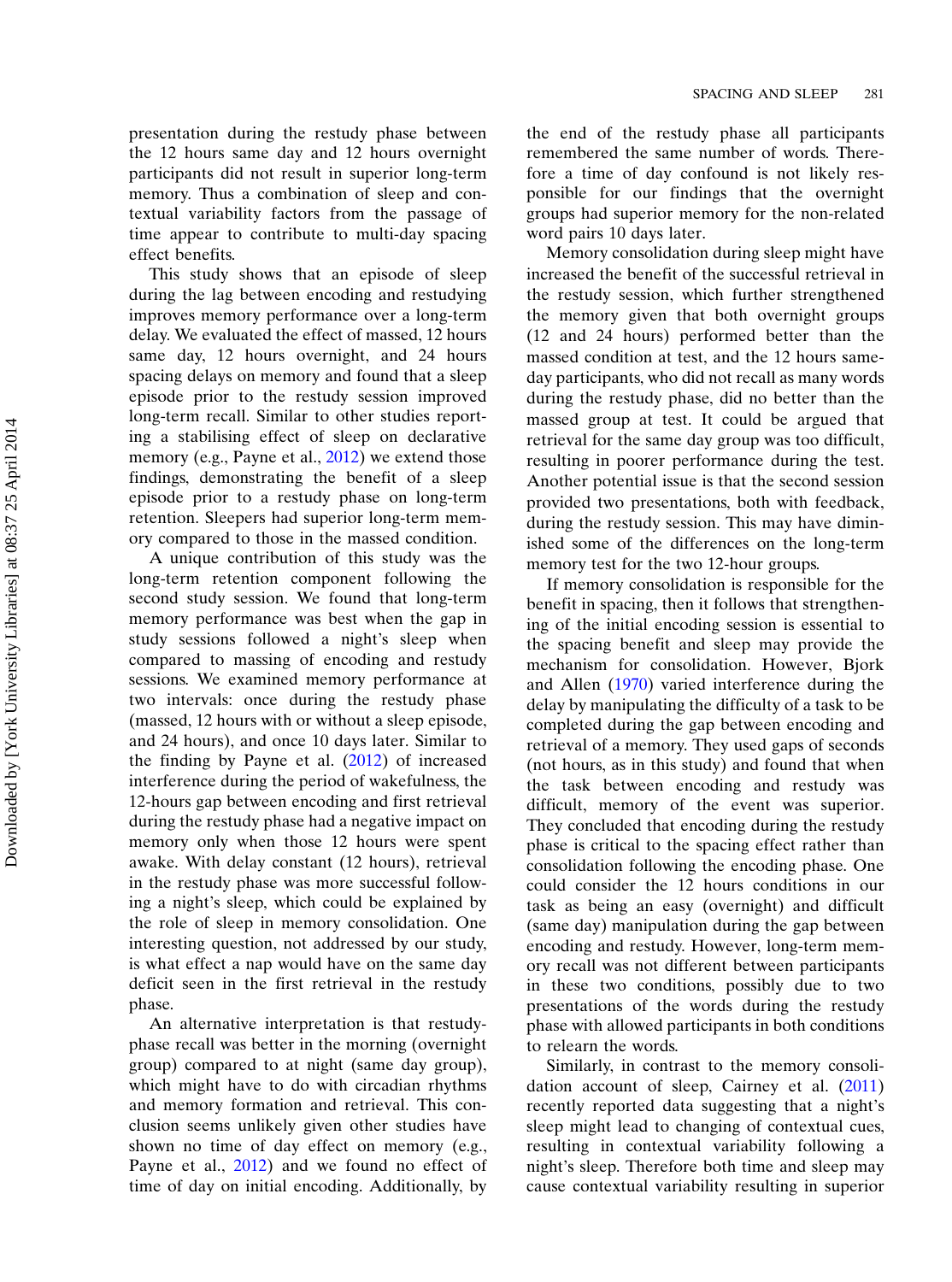<span id="page-7-0"></span>performance for overnight participants, especially those in the 24-hour group. A sleep episode, like temporal delay, may promote de-contextualisation or encoding variability that might then improve the recall of the remembered items (e.g., Glenberg, 1979). This interpretation suggests that sleep-related memory benefits may be due to an increase in retrieval difficulty during the restudy phase (Roediger & Karpicke, 2011). Rather than sleep leading to a decrease in interference or increase in memory consolidation, sleep might actually make the retrieval during restudy even harder, which results in a benefit to long-term memory. This interpretation of the role of sleep in memory formation is consistent with the findings of Bjork and Allen (1970) described above.

Our study shows that an episode of sleep during the lag between encoding and restudying improves memory performance over a long-term delay. Similar to other studies reporting a stabilising effect of sleep on declarative memory (e.g., Payne et al., 2012), we extend that finding to include memory 10 days later, thereby demonstrating the effect of a sleep episode on long-term retention. Future studies may be able to disentangle the role of sleep in memory consolidation and reduction in interference to long-term memory in spacing paradigms.

> Manuscript received 13 July 2012 Manuscript accepted 17 February 2013 First published online 22 March 2013

#### REFERENCES

- Aly, M., & Moscovitch, M. (2010). The effects of sleep on episodic memory in older and younger adults. Memory, 18, 327-334.
- Benjamin, A. S. (2011). Successful remembering and successful forgetting: A festschrift in honor of Robert A. Bjork. New York, NY: Psychology Press.
- Bjork, R. A., & Allen, R. W. (1970). The spacing effect: Consolidation or differential encoding? Journal of Verbal Learning and Verbal Behavior, 9, 567-572.
- Cairney, S. A., Durrant, S. J., Musgrove, H., & Lewis, P. A. (2011). Sleep and environmental context: Interactive effects for memory. Experimental Brain Research, 214, 83-92.
- Cepeda, N., Vul, E., Rohourser, D., Wixted, J., & Pashler, H. (2008). Spacing effect in learning: A temporal ridgeline of optimal retention. Psychological Science, 19, 1095-1102.
- Cepeda, N. J., Coburn, N., Rohourser, D., Wixted, J. T., Mozer, M. C., & Pashler, H. (2009). Optimizing

distributed practice: Theoretical analysis and practical implications, Experimental Psychology, 56, 236-246. doi:[10.1027/1618-3169.56.4.236](http://dx.doi.org/10.1027/1618-3169.56.4.236)

- Cepeda, N. J., Pashler, H., Vul, E., Wixted, J. T., & Rohourser, D. (2006). Distributed practice in verbal recall tasks: A review and quantitative synthesis. Psychological Bulletin, 132, 354-380.
- Diekelmann, S., & Born, J. (2010). The memory function of sleep. Nature Reviews Neuroscience, 11, 114-126. doi:[10.1038/nrn2762](http://dx.doi.org/10.1038/nrn2762)
- Ekstrand, B. R. (1967). Effect of sleep on memory. Journal of Experimental Psychology, 75, 64-72.
- Ellenbogen, J. M., Hulbert, J. C., Stickgold, R., Dinges, D. F., & Thompson-Schill, S. L. (2006). Interfering with theories of sleep and memory: Sleep, declarative memory, and associative interference. Current Biology, 16, 1290-1294.
- Estes, W. K. (1955). Statistical theory of distributional phenomena in learning. Psychological Review, 62, 369-377. doi:[10.1037/h0046888](http://dx.doi.org/10.1037/h0046888)
- Fowler, M. J., Sullivan, M. J., & Ekstrand, B. R. (1973). Sleep and memory. Science, 179, 302–304.
- Glenberg, A. M. (1976). Monotonic and nonmonotonic lag effects in paired-associate and recognition memory paradigms. Journal of Verbal Learning and Verbal Behavior, 15, 1-16.
- Glenberg, A. M. (1979). Component-levels theory of the effects of spacing of repetitions on recall and recognition. Memory & Cognition, 7, 95-112.
- Hintzman, D. L., Summers, J. J., & Block, R. A. (1975). Spacing judgments as an index of study-phase retrieval. Journal of Experimental Psychology: Human Learning and Memory, 1, 31-40. doi:[10.](http://dx.doi.org/1037/0278-7393.1.1.31) [1037/0278-7393.1.1.31](http://dx.doi.org/1037/0278-7393.1.1.31)
- Mozer, M. C., Pashler, H., Cepeda, N. J., Lindsey, R., & Vul, E. (2009). Predicting the optimal spacing of study: A multiscale context model of memory. In Y. Bengio, D. Schuurmans, J. Lafferty, C. K. I. Williams, & A. Culotta (Eds.), Advances in neural information systems 22. La Jolla, CA: Neural Information Processing Systems Foundation.
- Murray, J. T. (1983). Spacing phenomena in human memory: A study-phase retrieval interpretation (Doctoral dissertation, University of California, Los Angeles, 1982). Dissertation Abstracts International, 43, 3058.
- Payne, J. D., Tucker, M. A., Ellenbogen, J. M., Wamsley, R. J., Walker, M. P., Schacter, D. L., & Stickgold, R. (2012). Memory for semantically related and unrelated declarative information: The benefit of sleep, the cost of wake. PLoS One, 7, e33079. doi:[10.1371/journal.pone.0033079](http://dx.doi.org/10.1371/journal.pone.0033079)
- Plihal, W., & Born, J. (1997). Effects of early and late nocturnal sleep on declarative and procedural memory. Journal of Cognitive Neuroscience, 9, 534-547.
- Roediger, H. L., & Kapricke, J. D. (2011). Intricacies of spaced retrieval: A resolution. In A. S. Benjamin (Ed.), Successful remembering and successful forgetting: Essays in honor of Robert A. Bjork (pp. 23-47). New York, NY: Psychology Press.
- Saletin, J. M., Goldstein, A. N., & Walker, M. P. (2011). The role of sleep in directed forgetting and remembering of human memories. Cerebral Cortex, 21, 2534-2541.